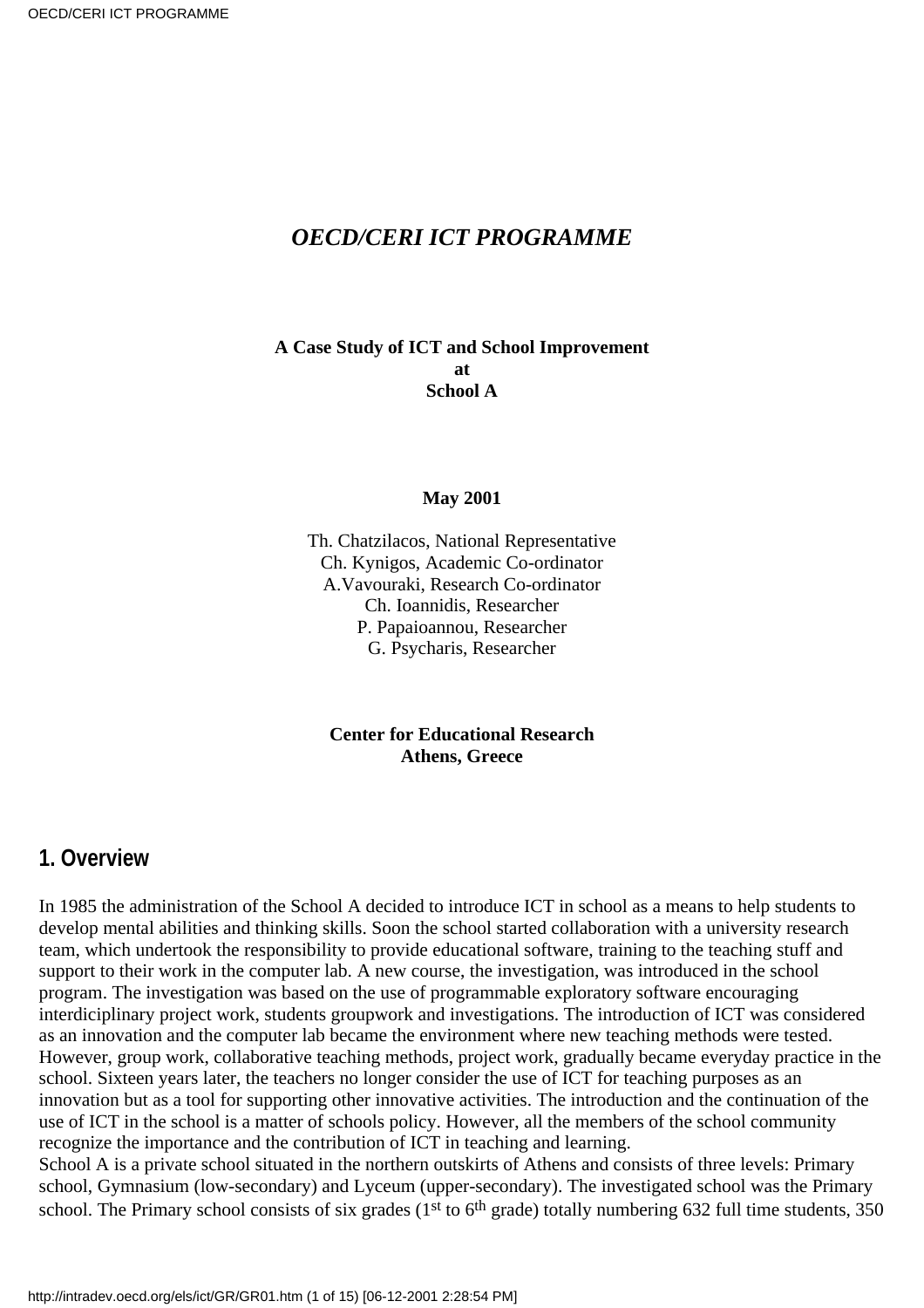boys and 382 girls. The total budget of the school sums about 3.520.000 ECU and it comes exclusively from fees. Each year 4% of the total budget is spent on ICT.

School A is considered one of the schools with specific culture and orientation among the outstanding ones in Greece. It is worth discriminating the higher social-economic level of the students attending the above school from the majority of Greek Gymnasiums. This means that although the fees are considered as the highest for the Greek school tradition, there is great demand for place booking each Academic year mainly from the part of the higher socio-economic Greek society.

There is a Headmaster and a sub-Headmaster who share the school function with 56 teachers. The academic start school date is scheduled for the 10<sup>th</sup> of September and teaching school period finishes on the 15<sup>th</sup> of June. The school weekly days are from Monday to Friday, and the fixed working periods which last about 50 minutes each are 30 per week for the lower grades and 35 for the higher grades.

#### **2. The past**

School A seems to be a school open to innovations. According to the Headmaster the role of the school is to help students both, acquire knowledge and develop thinking skills. In her own words, the innovations that they have introduced,

*help the students to develop skills and through the cultivation of the skills knowledge is also acquired in a pleasant manner*. *(Headmaster)*

In 1984 the Headmaster, who at that time was just a teacher of school A, attended in France a training seminar on the educational uses of computers. In 1985 a computer lab equipped with ten computers was established in the school and students were introduced in Logo programming. A year later a collaboration between the school and a research team from the university of Athens was initiated. The university research team provided educational software and regular training for the teachers in the use of computers for educational purposes. In 1996 the school participated in a large project involving other schools, universities, companies and the Institute of Computer Technology (a university institute). The purpose of this project was the development and the evaluation of educational software. Then, another lab was constructed, equipped with new PC s connected to Internet.

A few years after the introduction of ICT, school A, following the educational trends and in an effort to move from traditional ways of teaching to more collaborative teaching approaches, introduced various innovations. Classes were organized in small groups and students were encouraged to collaborate. Students collaborated also in larger interdisciplinary projects, which were presented to the school community at the end of the school year. Other activities such as the production of the school s newspaper, the organization of groups of students with common interests were also expressions of the new philosophy of the school.

The computer lab was the place where the collaborative teaching method was tested and produced encouraging results. According to the sub-Headmaster:

*When we stated using the computers this was really an innovation. By that time we used to work in the classroom in a completely different way. The teacher was here and the students were at the other side. We did not much collaborative work...With the computers we started working in groups and what we succeed is that children show that they could collaborate with each other... The computers helped us a lot to take the decision (to change the way of teaching), since there was a domain where we could see the results (of the collaboration among the students). (sub-Headmaster)*

Today, according to the Headmaster, ICT supports the other innovations of the school.

It is clear that the introduction of ICT was a matter of school s policy. The teachers had to accept this policy and to work for the promotion of the innovation. Speaking about the ICT implementation the Headmaster said *All the teachers had to get into the class (the computer lab). Some of them were less pleased. Others, those who like changes and experimentation did it with more enthusiasm*. *(Headmaster)*

However, the administration organized the training of the stuff and provided support in the form of mentoring by the university research team. Moreover, the administration gave the members of the stuff the opportunity to take loans with low interest to buy themselves computers in order to help them become more familiar to the use of computers.

We do not have evidence that there were any serious problems that bothered the implementation of the ICT in the school. The teachers had to follow the policy of the school and to overcome their fears or their prejudices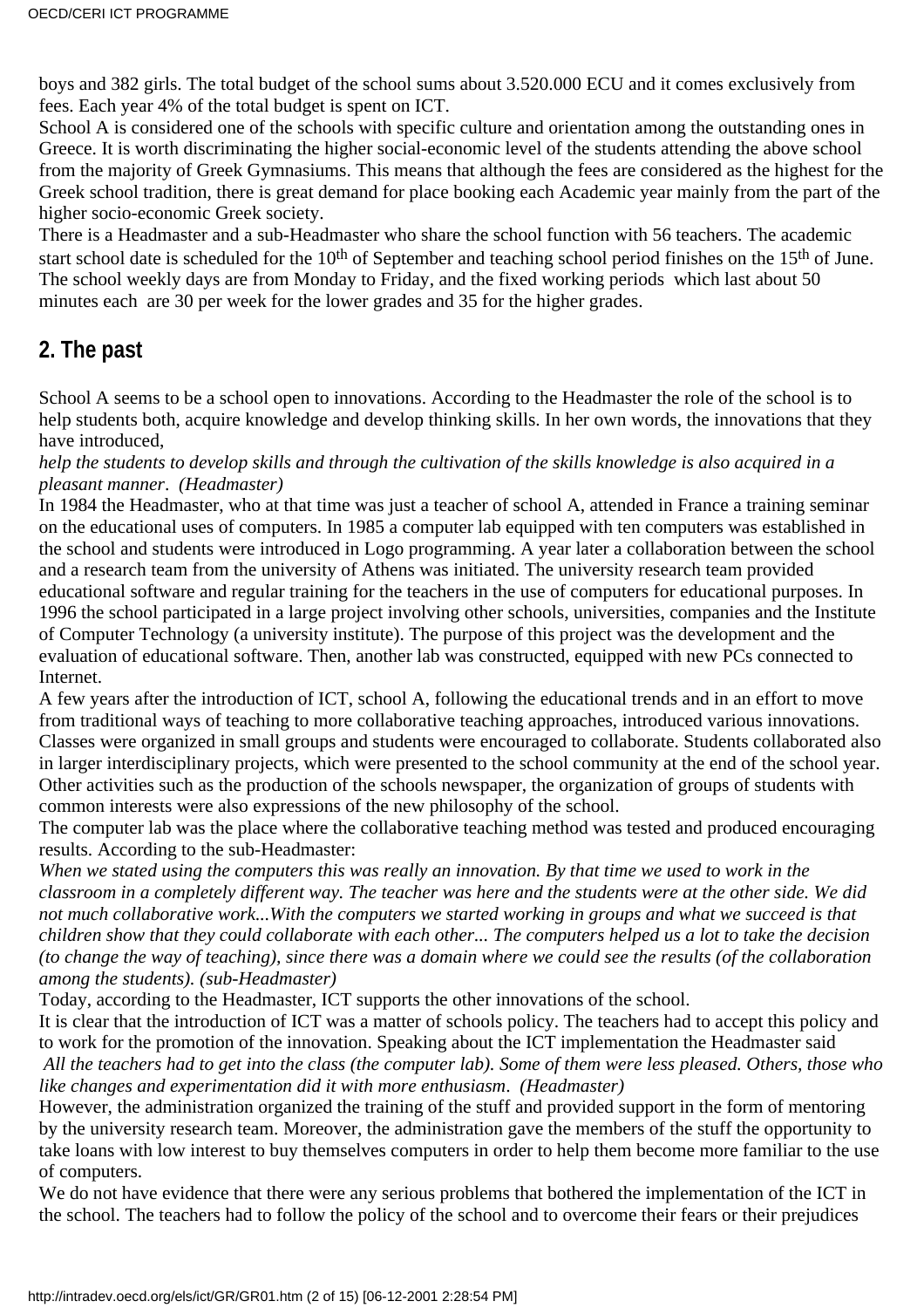about the machines. The teachers admit that there still exists some skepticism among some of them, although the majority are enthusiastic about. But still, everyone who becomes a teacher of the 3rd, 4<sup>th</sup>, 5<sup>th</sup> or 6<sup>th</sup> grade has to use the computers as a tool for teaching.

### **3. The present**

# **3.1 ICT use and activities**

Computers are used in school A for three purposes. They are used for administration purposes, within school curriculum to present a separate subject for learning, and as a source of information for personal use in the library. All information presented in this section comes from the interviews. The Implementation of computer based activities section is based on information collected during the class observations will be presented and discussed.

According to the Headmaster computers are used widely by the administrative personnel. We observed that all kinds of announcements, instructions etc. which were displayed in teachers rooms, corridors etc. were ICT printouts. Practically all the teachers use computers (either in the school or in their homes) to prepare material for their classes, to organize their teaching material etc.

Turning to the use of computers within the school curriculum, computers are used in a separate subject called the investigation. Third, fourth, fifth and sixth graders work in the computer lab regularly once (the 3<sup>d</sup> and 4<sup>th</sup> graders) or twice a week (the 5<sup>th</sup> and 6<sup>th</sup> graders). Two labs, each one equipped with ten computers are used for this purpose. The policy of the school is not simply to introduce the students to the Information Technology, but to use ICT as a teaching tool. This was expressed clearly by teacher A:

*The schools philosophy is that we do not want to get children involved with computers at a technological level. I mean, we do not think that the role of the school is to teach the students what is this machine, what contains, how it works. We use the computers as a machine, as a tool to make different things*. *(Teacher A)*

Students mainly work on Logo programming and so the impacts of Logo result directly from its use rather than from how teachers make assignments, grade etc. The purpose of this use of computers is, according to the teachers we interviewed, to help students develop thinking skills and learn how to cooperate with each other within small groups. It is believed that Logo programming activities support the development of general abilities of the students, such as to analyze and organize, not only the work in the lab, but all activities in their real life as well. In the Headmaster s own words:

*the aim is to learn to organize their thinking, to organize their mind. When I was taught Logo programming I realized the steps you do to make a rectangular. ...Then I started to realize that every work you do can be analyzed in small steps, and I find this very helpful for the children*. *(Headmaster)*

In the investigation course students work in small groups of two to three persons. The younger students are introduced in Logo programming. They learn to compose sets of commands to make the turtle move on the screen and draw simple geometrical shapes (e.g. squares, triangles). They also use graphics software in order to elaborate their drawings putting colors etc. During their work students keep notes about the process that they follow. At the end, each group writes a report, in which students include the outcome of their work, the program they composed, the description of the process they followed, the problems they encounter etc. (see also School B report).

As students expertise in programming develops they become able to create routines, the concepts (the concepts are geometric shapes such as a square, a triangle etc.) which they use as elements to compose more complex drawings (4th and 5th grades). The 6th graders work on small projects called the mystery. In this case the teacher introduces to the students an unknown concept (e.g. an arc) with three parameters. The students give different values to the parameters and from the outcome they try to find out what the concept is. Students make hypotheses, predictions, evaluate their predictions, modify their hypotheses, and so on. When they finally discover what the concept is they use this new concept to make more complex drawings (e.g. a bridge, a castle). The investigation class is mainly related to mathematics. However, teachers try to relate these activities to other curriculum disciplines as well. For example when in the history class they study about the ancient Greek architectural styles they use their knowledge in Logo programming to draw the columns of a temple. In another case 6th graders related their investigation concerning the arc concept to what they studied in geography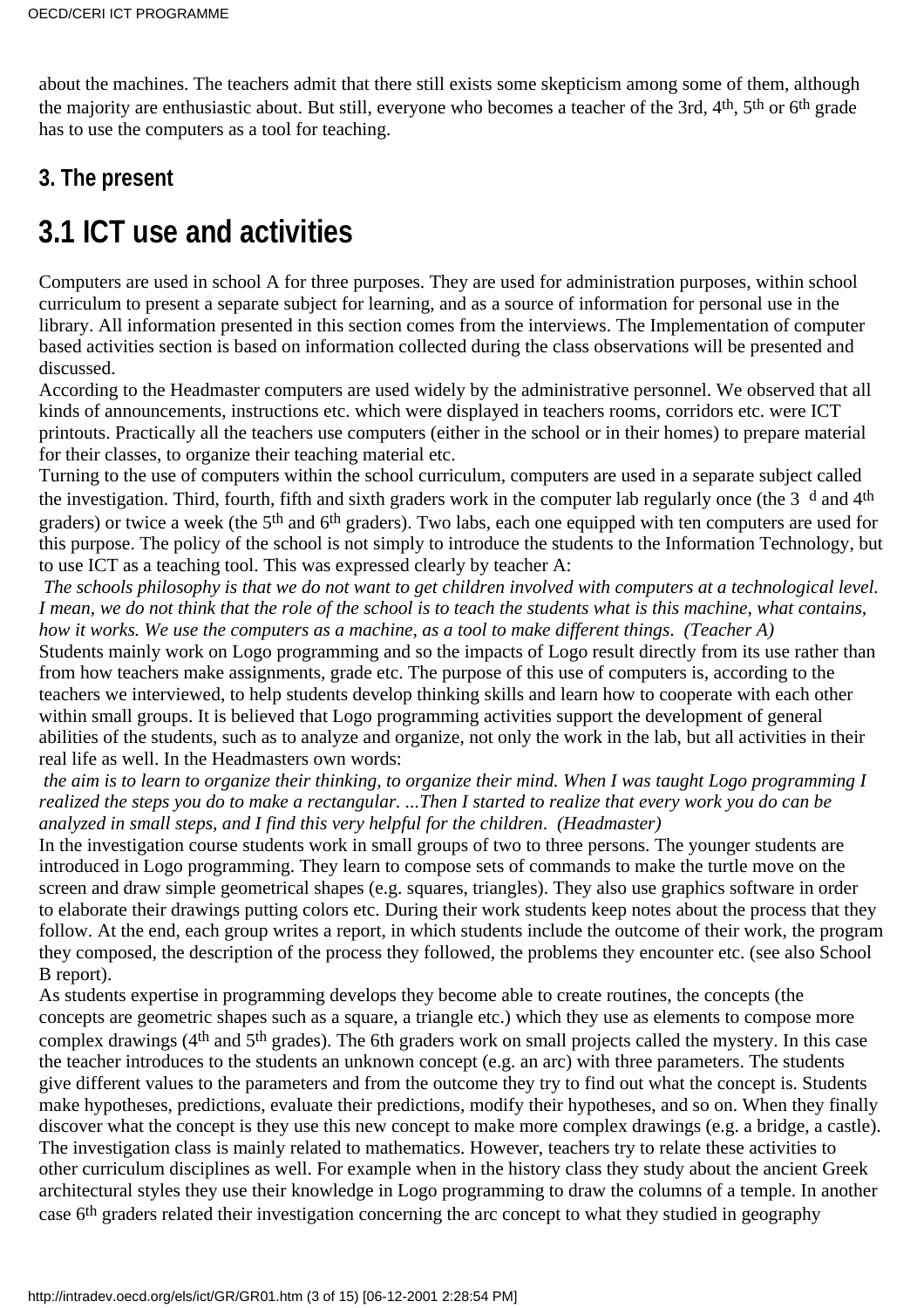about the bridges of the big cities of the USA. In their final report they included their drawings of bridges as well as all the information they had collected about some of the most famous bridges in the USA. During the school year the students of each group work on three different projects.

Another use of ICT, which however is not frequent, involves data base construction as well as mathematics and some other disciplines. For example, as teacher A told us, the year before, during a long period the 4<sup>th</sup> graders working in small groups took measurements of meteorological variables, such as the rein height and the temperature, and introduced them in a data base. They produced graphs, made conclusions about the change of the weather value of these variables and wrote a report about their work.

Using the Internet as an information source is another application of ICT. For this purpose four computers with Internet access are available in the library. According to the school program every class visits the library regularly once in a week for one hour. There, students can have access to the Internet under the supervision of the teacher. All the teachers we interviewed said that they encourage their students to use Internet as a source of information for their projects. The computers are also available to the students during the intervals between two classes. In this case students are supervised by the library personnel.

However, teacher A believes that there are not enough computers available for this kind of use. He mentioned that although he encourages his students to incorporate in their projects information and other material from the Internet, this is possible only for those who have access to the Internet out of the school. Teacher B said that students are excited when they search for information in the Internet, but the time that the computers in the library are available is very restricted. These claims are in agreement with information taken from students interviews. Three of the students we interviewed had Internet access through their home computer and only one of them (a 4th grader) trough the library computers as well. One of them, a third grader, was not even aware that there was e-mail or Internet access in the school. Another student, a 6th grader, claimed that students were not allowed to use school computers to find information in the Internet. The same student said that he uses his home PC to collect the information he needs for his projects in history or geography.

Finally, ICT is also used as a means for communication. Recently, the school participated in a university research project. In this project the students of 6<sup>th</sup> grade communicated with the students of another school through e-mail. The students of the two schools worked on the same project and exchanged data, information and ideas. However, the communication between the two schools was not continued after the end of the research project.

### **3.2 Infrastructure and support**

Sixteen years after the installation of the first computer lab the technical infrastructure in school A is as follows: a) Administration use: There are four PCs in the Administration Office.

b) Computer labs: There are two computer labs, one equipped with 10 Macs and the other with 10 PCs. The PCs are locally networked and provide Internet services.

c) School library: There are four networked PCs, which provide Internet services.

The infrastructure seems to be adequate for the kind of use of ICT in the school. However, teacher A proposed that it would be better if there was also one computer in each classroom. Thus, ICT would be available all the time and he could use ICT as a teaching tool for all disciplines.

*We do not have as many computers as we would like to have. We do not use the computers in all the ways we could. It is not easy for a student to use the computers in the school, to find the information he/she needs for a project, to write an assay, to present his/her work. He/she cannot use it as a tool for everyday use*. *(Teacher A)* There is no technical support provided by a special positioned person within school. The more experienced members of the stuff solve small technical problems. However, the school has a regular technical support by a certain company. For the last three years, one of the companys employees is responsible for the good operation of the two computer labs. At the beginning of each school year he visits the school and checks the operation of the computers. Whenever a problem arises, during the school year, the school calls him and he undertakes the responsibility to solve it. The school technician told us that this kind of support provision is enough as far as the users respect the rules for the good use of the computers. During the lesson in the computer lab there is usually another teacher whose role is to provide educational and some times technical support to the regular teacher of the class.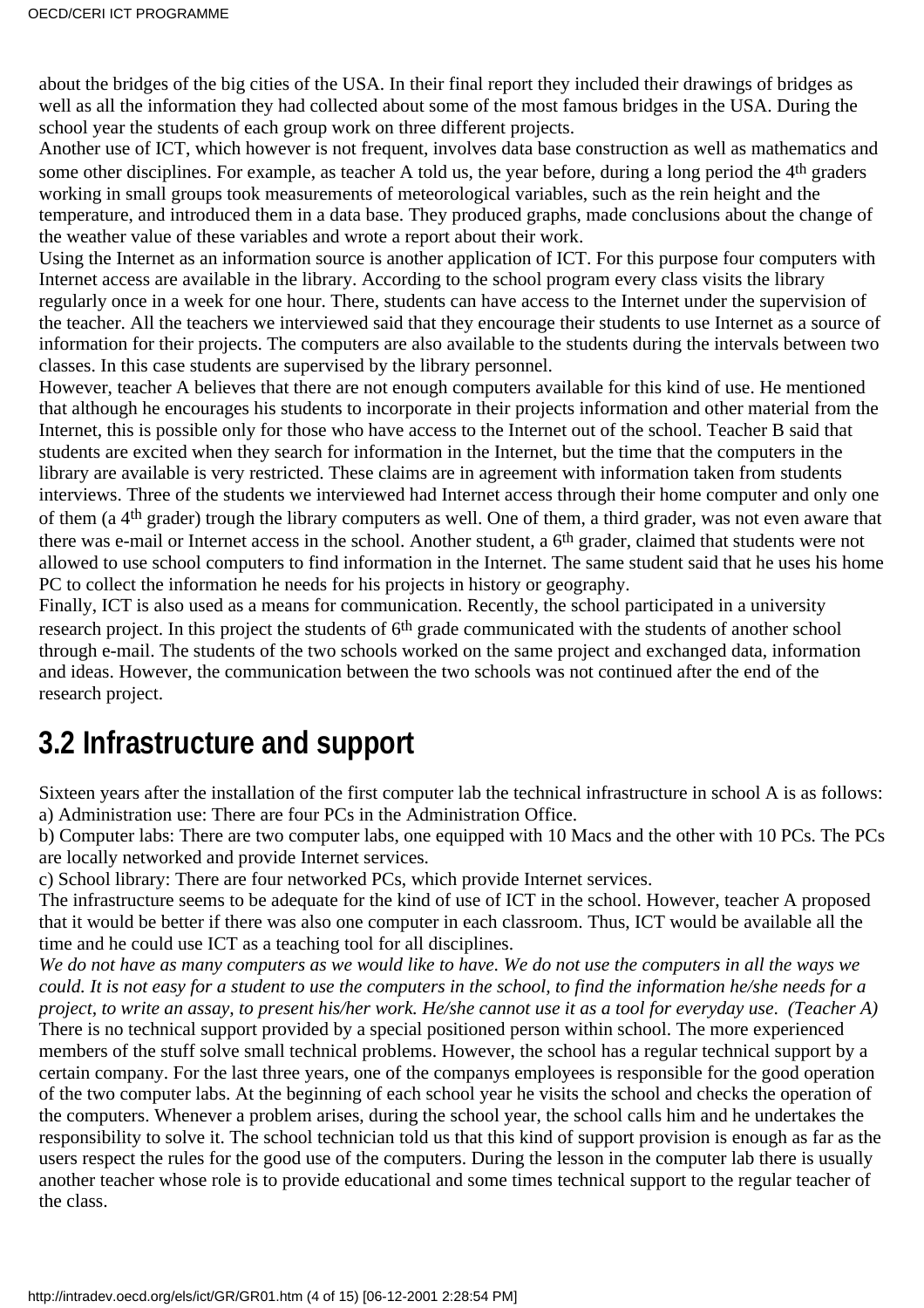Concerning the educational support, data revealed that the administration pays a lot of attention on the training of the stuff in the educational uses of the ICT. Teachers have a regular support on educational matters concerning the use of ICT in the classroom. The main source of training is the university research team. The members of this team plan and realize most of the training activities. Training seminars are organized in the beginning (for the planning of the activities) and at the end of each school year (for an account of what has been accomplished during the year). Extra seminars are also organized, whenever it is considered necessary, for example, when a new kind of learning activity is planed to be introduced in the class. Specialists in the ICT educational uses are also invited to give lectures and seminars to the teachers. Teachers are also encouraged and financially supported to attend training seminars. At the time of our visit in the school a group of teachers attended an on-line course organized by the University of Harvard on the educational uses of ICT. Finally, once a week the teachers of the same grade have a meeting in order to discuss problems that arise concerning the use of the ICT and to organize their work in the computer lab. The teachers we interviewed were satisfied by the training seminars and by the support they had concerning their work in the computer lab.

### **3.3 School community s perceptions on the use of ICT**

#### 3.3.1 Staff s perceptions.

Teachers interviews reveal their perceptions on the use of ICT. The five teachers and the Headmaster have a rather positive opinion regarding the role of ICT in the classroom, although they underline some problems that the inappropriate use of ICT could cause. More specifically, the teachers seem to believe that ICT help students to develop: a) mental abilities and skills, b) social skills, they also c) provide motives for learning, d) facilitate learning, and e) can be used as a source of information.

a) *Development of mental abilities and skills.* The Headmaster and the vice-Headmaster stressed that the use of computers and especially the activities that involve logo programming help students to organize their thinking. According to the Headmaster this was the aim of the introduction of the computers in their school. Teacher A added that working with computers children *gain a lot in matters of organization*, since they are obliged to follow certain processes (as in the case they have to save their work in a file) so that the machines would continue to work properly. Teacher D mentioned her experience with the use of an educational software that helps students to organize the structure of texts, to point out that computers can help students develop different skills. Finally, the Headmaster underlined that ICT can be used to familiarize the students in the use of computers as a means for communication (e-mail, Internet), but she admitted that until now they do not have taken many steps in this direction.

b) *Development of social skills.* All the teachers interviewed underlined that the fact that students work in small groups with computers helps them to learn how to collaborate. Teacher B discriminated some particular skills that students develop through the use of computers, such as to take responsibilities, to undertake a part of a work, to be coordinated with the members of the team, to support the efforts of the other members of the team. The Headmaster argued that when students work in small projects using the computers

*they take initiatives, they learn to search, they become creative and, I believe computers help students a lot to develop self-confidence and self-respect, (the feeling) that I can take out of the machine what I want.... When the children work with the computers, if they want to reach to a result, they are obliged to collaborate. And since they are very interested about, they restrict their spontaneity, get used to give to the other, they alternate roles in the group, all these are very helpful.(Headmaster)*

The sub-Headmaster, talking about the effect that the computers has on good and not good students, also referred to the self-respect from another point of view:

*When they (the not good students) are working with the computer there is no one, besides the computer, to tell them, you are not doing well, and therefore to loose their self-respect and take the role of the not good student. These students usually perform better with the computers*. *(Sub-Headmaster)*

c) *Provide motives for learning.* Most of the teachers mentioned that the computers do or have the potential to make learning attractive. The sub-Headmaster believed that it is very crucial for the improvement of the academic performance to give to the students motives for learning. She also believed that computers can be used as a means to trigger students interest for learning:  *it (the computer) stings your interest to get involved in other things, lets say to find information, to get into the Internet, to make your own little programs*. Teacher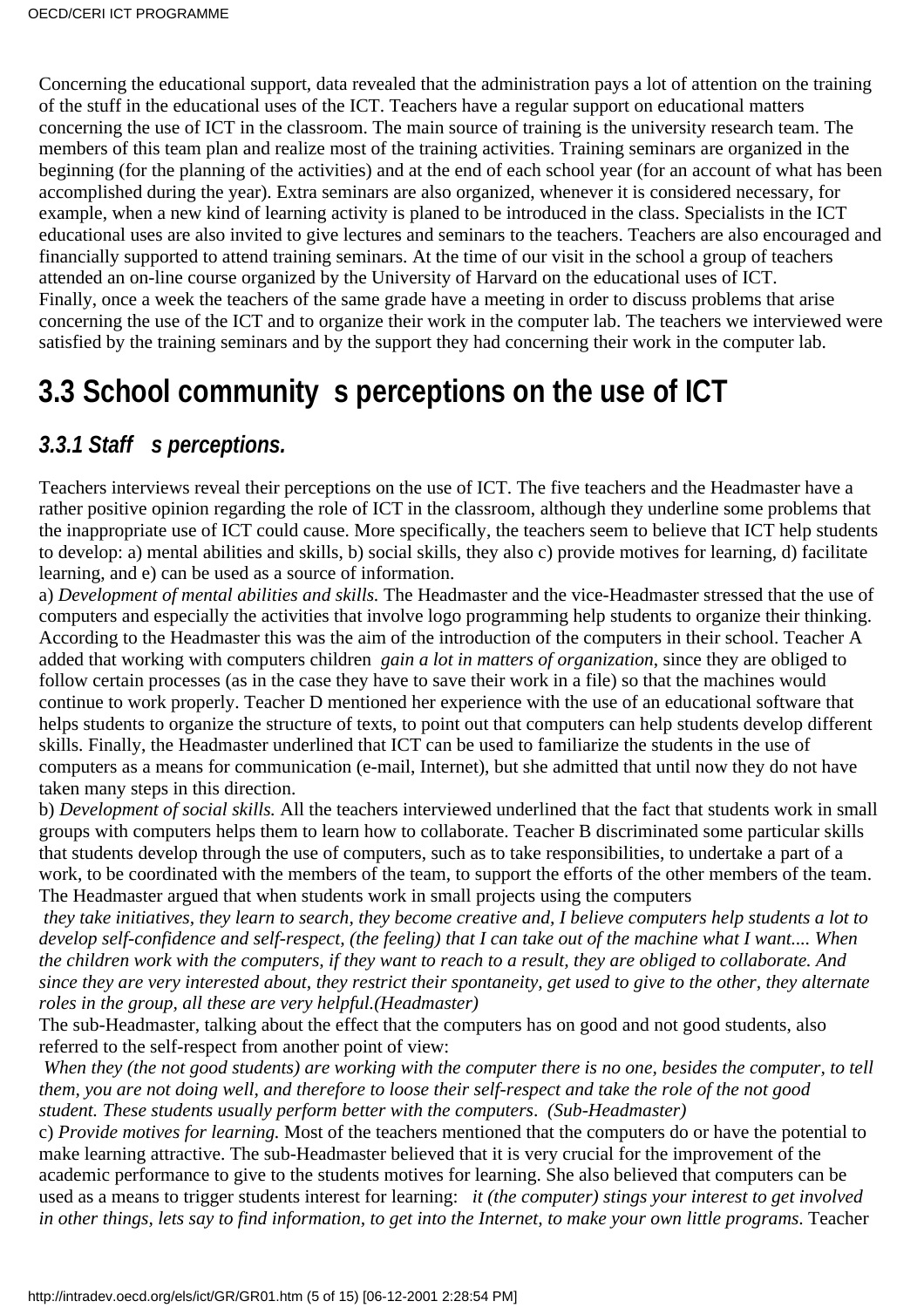D stressed that computers have the potential to present the information in an attractive way. In our question concerning how the use of ICT affects the motives of learning the teacher said that students enjoy a lot to work with the computers and she explained that:

*I think that a big part of their joy is due to the immediate response of the computer. They do something (make a program) and they see whether it works or not...When I ask them to collect material (books, posters, pictures) necessary for a project, the potential to use their computer to find information from the Internet gives them a lot of joy*. *(Teacher D)*

However, teacher C expressed his skepticism concerning the way computers are used in his school. He mentioned that students sometimes are not pleased by the specific use of the computers in the school lab.

TC: *Because here (in the lab) we do not play computer games, we do not search for this or the other, we do something very specific. These are objections concerning the use of this specific software.*

Int.: These activities tire them?

TC: *They would like something more live, more active. Computer games are more attractive.*

Int.: Are the children persuaded about the value of what they are doing?

TC: *It depends on the year. This year, yes. They seem to be. The year before the fifth grade did not want to enter to the lab because they felt as a compulsion to do something they did not want, something they disliked. (Teacher C)*

d) *Facilitating learning.* Teachers also believe that the use of ICT facilitates learning in various disciplines, mainly in mathematics. However they do not stress this aspect of the use of ICT. The Headmaster in responding to our question whether the use of ICT affects learning in various disciplines said:

*As a supporting tool always affects positively. ...But there is software where the children instead of writing in the notebook they write in the computer. When you use the computer directly for (the teaching of) a subject that is, in order to complete an exercise in the computer instead of writing in their notebook, there is no reason to do this, children get tired and of course we do not do this in the school*. *(Headmaster)*

The sub-Headmaster in responding to our question whether she believed that the ICT use affects understanding in various disciplines said:

*Yes, I can say that mainly in mathematics I see a direct effect. Yes, there is a strong effect. It (the computer) makes some things very concrete. On the condition that the teacher is very conscious of the aim of everything he/she does*. *(Headmaster)*

Teachers A, although believes that the investigation is very useful, he was the one who stressed the need for using ICT to teach other disciplines.

*Students should understand that the computer is not an object situated in a locked room, where we have to go all together to work with, but that it is something we have beside us and we use it whenever we need it. The computer lab serves very many purposes but not all. We need the computer in the classroom*. *(Teacher A)* The Headmaster and some of the teachers mentioned that computers helped students who had spelling difficulties to improve. Teacher B said about:

*I have seen children with spelling problems to improve. It is the only way to improve in spelling. Moreover, it is better for children with awful handwriting to use the computer to write their assays, because he/she feels that he/she succeeded and we can read his/her work*. *(Teacher B)*

e) *Provide information.* All the interviewed members of the stuff considered that computers can be used as a valuable source of information.

Finally, all the teachers we interviewed held some provisions regarding the use of ICT in general. They thought that there were no negative effects from the use of the ICT in their school. However, they stressed that a) teachers should secure that their students work collaboratively, b) computers would not substitute experience with the real world, when this is possible, and c) students should not spend time playing computer games in their home computer. Teacher A argued that the one-sided use of computers (the investigation) could make students to develop a wrong idea about the computers and their use (see relevant reference in previous section).

#### *3.3.2 Students perceptions.*

We interviewed four students from different grades. All of them declared that they liked a lot to work with computers and wished they would have more time to work with them and to have access to the Internet and to the e-mail. Two of students spontaneously mentioned that working with the computers is one of the things they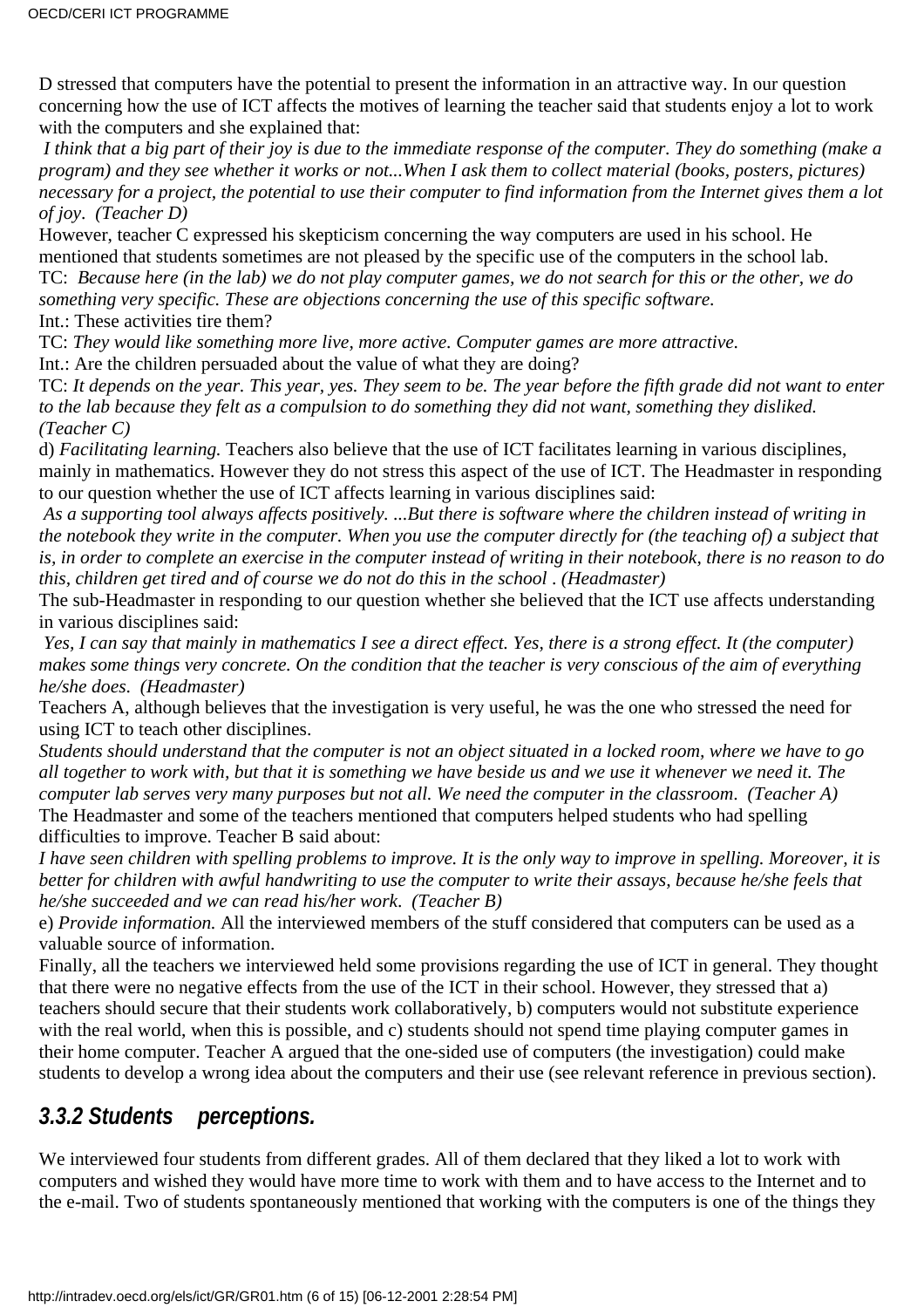liked the most to do in the school. All the interviewed students had computers in their homes and used them. We asked the students why they like computers. Three of them answered that they like computers because by using them they learn things and they find information. The 6<sup>th</sup> grader answered that he as well as the other students have a good time in the lab:

*The kids enjoy it a lot. It is a pleasant interval. We do something different and thus we see school in a different way. We learn new things....We have a good time with our group. Someone may have done a mistake and then strange things happen: for example a rectangle appears instead of a circle .(Student D)*

Students were also asked to say whether they believe that computers help them to learn. They all agreed that computers help them a lot mainly referring to the investigation course. The 6th grader answered: *Yes, computers are interesting, I learn to use them, I learn about the variables*. The fourth grader added that working in small groups with the computers they learn to co-operate: *We learn how to co-operate with the others, how to drive the turtle and how to work with Logo*. The same student when asked whether the computers help him to learn in the different curriculum disciplines he said: *No. Apart from Internet, no*.

#### *3.3.3 Parents perceptions.*

Four parents were interviewed. They declared they were satisfied by the communication they have with the school. Moreover, they all thought that School A is a school that exceeds most of the other schools (private and public) because teachers put strong emphasis on the development of critical thinking and not on memorization. Some of them stressed that it is important for them that their children are taught how to co-operate, that they have the opportunity to search and discover and to take initiatives. However, it was obvious that they were not well informed about the use of ICT in the school. They thought that computers were introduced because students should acquire knowledge and skills concerning the use of computers. A father of a fourth grader (parent B), thought that children were taught the use of computers by a computers specialist. Two parents (parent B and parent C) wondered why there were no computer specialists to teach the use of computers to their children. Parent A could not think how computers could promote learning in various curriculum disciplines. Parent D claimed that computers cannot facilitate learning in mathematics or reading but can provide information. Parent B agreed that computers can help children to learn but she insisted that children should learn *how to use their mind* before being introduced to the use of computers. She argued that it is the same as with calculators, which should not be used by children before they acquire the ability to make calculations. The father of a 5th grader (parent C) was well informed about the existence of different kinds of educational software. He claimed that the school should realize the potentialities of multimedia and Internet and install a computer system in each classroom. However he thought that multimedia and Internet can be simply used as a powerful encyclopedia.

### **3.4 Implementation of computer based activities**

As it was mentioned in previous sections that the use of ICT in school A aims mainly at promoting students thinking skills. It is considered that this aim can be achieved through the investigation (Logo programming) which is in the core of activities in the computer lab. The use of other software such as word processor (Microsoft word) and a graphics software (Kid pix) are complementary to Logo programming. Other skills such as communication and collaborative skills are cultivated through team working. Observational data is not enough to indicate whether these aims have been achieved, since more detailed observations and tests would be needed. However, a general view on the classroom activity and participants roles was provided. Twelve lab sessions of 40 to 45 minutes each with students of 3d to 6<sup>th</sup> grade, were observed. In all cases students were involved in Logo programming activities (the investigation). All the observed sessions had a similar organization, which was based on groupwork. The session usually started with a discussion at class level (5-10 minutes) during which the teacher through questions tried to make students recall and activate their prior knowledge concerning the subject of their work and also to present the aim of their activity. In the second part of the session students worked on the given task, collaborating, groupthinking and brainstorming. At times the teacher intervened usually after students request. In most sessions there was also present another teacher who assisted the teacher of the class.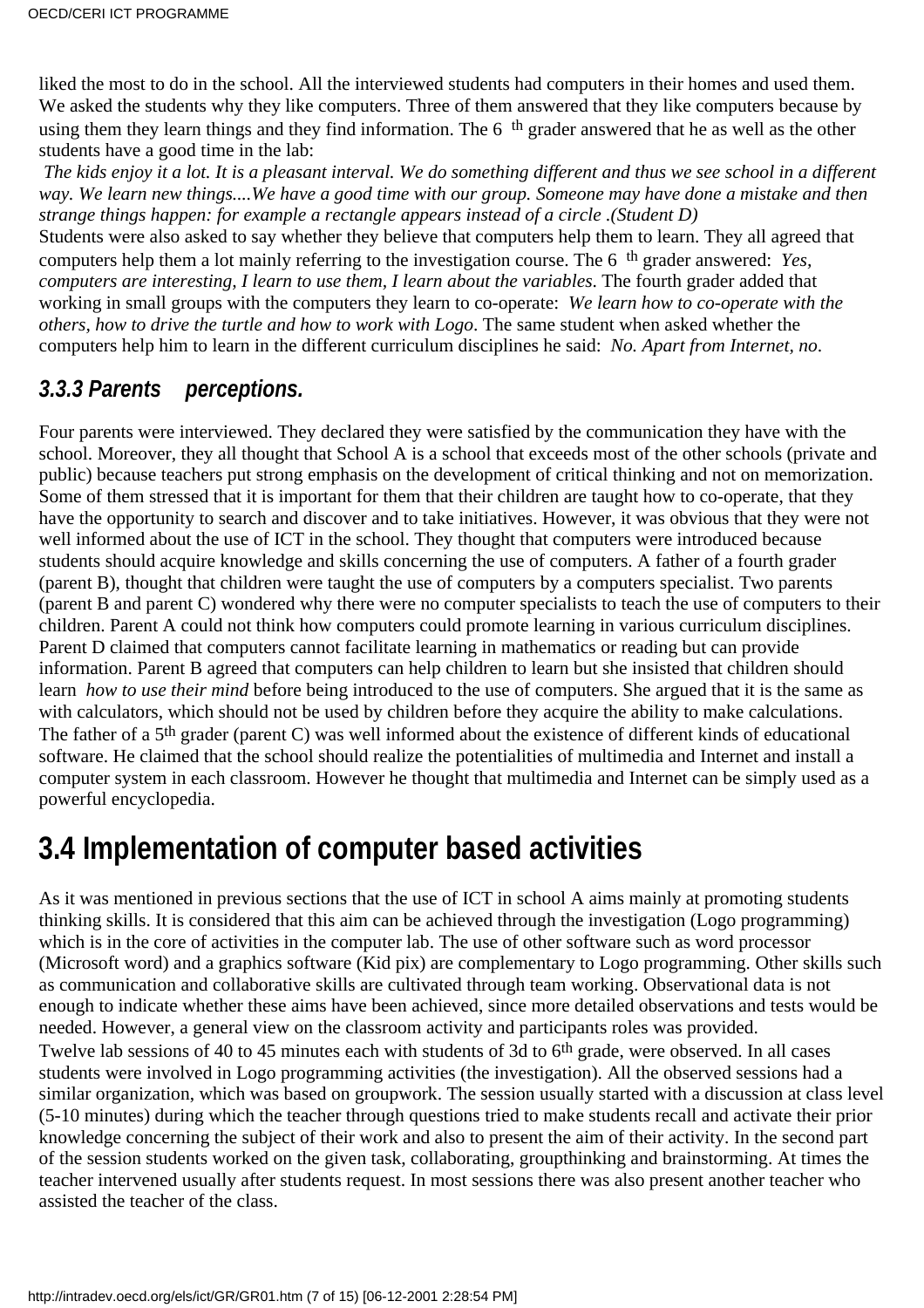Each computer was operated by a group of 2 or 3 students. Each had a notebook, which was used as a kind of diary where the students kept notes of all the processes they followed during the session. For example, when they had to make a computer program, which would result to a drawing, they usually started by making the drawing in their notebook and then they wrote the commands before they input them in the computer. They also kept notes of the output of their program and of the corrections they usually had to make to the program. Thoughts, agreements and disagreements between the members of the group were also written in the notebook. Each student had a different role in the group. One of them kept notes, another used the mouse and the third used the keyboard. The students changed their roles from time to time. The teachers emphasized that before starting their work they should first decide on the role of each member of the group, in order to have a good collaboration.

Teachers supervised and managed the whole process in the lab. Some of them tried to have full control of the process (usually this happened with the younger students), while others preferred to leave students to take initiatives. The students collaborated successfully and were productive. Most of them showed a lot of interest in their work and seemed to enjoy it.

# **3.5 Diffusion of the ICT use within the school community**

School A is a private school. The introduction of ICT was decided by the administration, sixteen years ago. The teachers had to accept this decision, and therefore they were all involved in the project. According to the sub-Headmaster, in the beginning some of the teachers, those who were more experienced with the use of computers, were more involved in the project than the others. They undertook the responsibility to support the training of their less experienced colleagues. The administration, on the other hand, in collaboration to the university research team organized the teachers in school training and supported them financially to attend training courses out of the school and even to buy their own computers.

The school introduced computer-based activities as a part of the school curriculum in the 3<sup>d</sup> to 6<sup>th</sup> grades. Thus, all students in these grades were involved in computer based activities. Students of the 3d and 4th grades worked in the computer lab once a week while the students of 5th and 6th grades twice a week. Therefore, there was equal access among students within the same grades, but unequal within different grades. Concerning the use of the computers with Internet access which were installed in the library, this depended on teachers initiatives. Questionnaire data showed that 11 out of 19 teachers asked their students to collect information from the world wide web several times during the past school year and only one teacher did that several times a month (Question 19). Fewer teachers (5 and 2 respectively) asked their students to send and receive e-mails (Question 21). The most frequent computer use by students was mentioned to be word processing. Only 3 teachers out of 19 answered that they never asked their students to use a word processing program (Question 22). All schoolteachers of the higher grades were involved in the ICT project. The teachers of the 1<sup>st</sup> and 2<sup>nd</sup> grade were asked to attend the seminars with the rest members of the teaching stuff so that they would be prepared to teach in the computer lab in the future. Questionnaire data showed that all the teachers have been preparing their teaching by using their home computer at least several times during the past school year, while 7 teachers out of 19 used their home computer for this purpose every day or several times a week (Question 36).

#### **4. Main hypotheses**

In what follows we will discuss the main hypotheses of the study in the light of the empirical evidence that have been presented in the preceding sections.

### **4.1 Technology is a strong catalyst for educational innovation and improvement especially when World Wide Web is involved.**

We think that the information we collected from the stuff s interviews, concerning the history of the introduction of ICT in their school, supports the first part of the hypothesis. According to them when ICT was introduced in the school it was considered as an innovation. Innovative teaching methods were tested in the lab.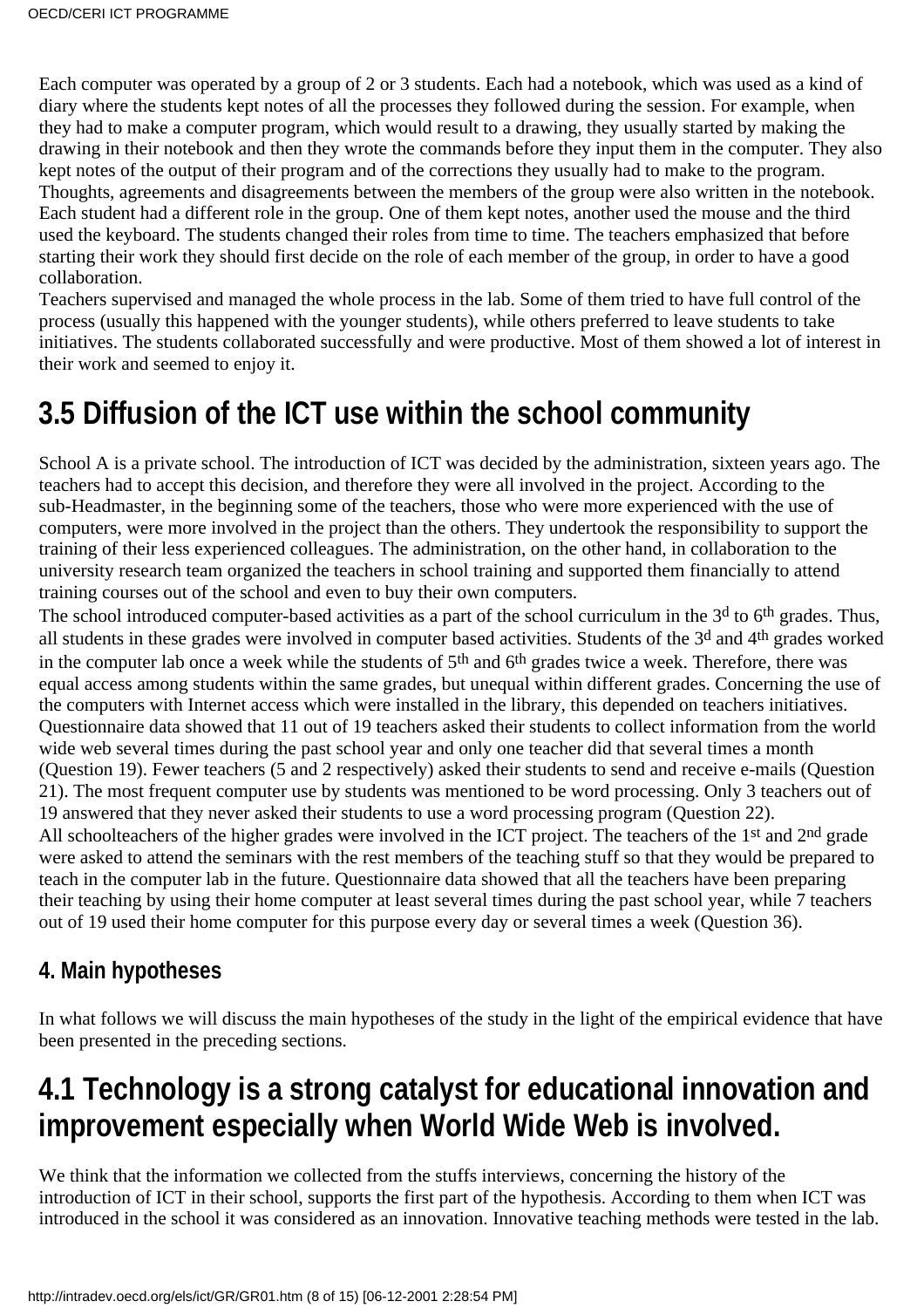The students were encouraged to work in groups, to solve problems and construct their knowledge, while the teachers kept for themselves the role of the coordinator of the activities. Soon, this kind of innovative approach to teaching and learning was generalized in other classroom activities. Therefore, we can claim that technology, functioned as a catalyst for educational innovation. However, sixteen years later the teachers do not consider any more the use of ICT as an innovation since group working and investigation are a part of the every day practice. They rather consider that ICT supports other innovative attempts. The use of the WWW has not been yet generalized in the school. Therefore we do not have evidence to validate the second part of the hypothesis.

### **4.2. The diffusion of the innovation/improvement (and therefore of ICT) followed the traditional diffusion pattern for innovations, as outlined by Rogers (1995).**

As we have discussed in the diffusion section, the members of the staff, since they are employees in a private school, they were expected to follow school s policy concerning the implementation of ICT. Since, there was a pressure on the members of the teaching stuff to use ICT, and practically all of them were involved in the project we cannot validate the above hypothesis. However, the fact that the more experienced teachers had a more advanced role, as supporters of the other members of the staff, is in favor of the hypothesis.

# **4.3 Successful implementation of ICT depends mostly upon staff competence in the integration of ICT into instruction and learning.**

The administration of school A has put strong emphasis on the training of the staff in the use of ICT in the classroom. An academic research group has undertaken to support them in their work. Moreover, the teachers of the school are highly qualified and many of them have done graduate studies. On the other hand the implementation of ICT in the school was successful. Sixteen years after the introduction of ICT, the school continues to support this innovation and is looking forward to expand the use of new technologies. It seems that the evidence support the above hypothesis, however, we cannot claim that the successful implementation was due to staff competence unless we compare school A with other schools where no sufficient training was given to their staff.

### **4.4 Gaps in academic performance between high and low poverty students will not increase when all students have equal access to ICT.**

In school A all the students of the same grade have equal access to ICT in the site. However, we cannot test the truth of the fourth hypothesis because all the students came from predominately high-class backgrounds and therefore we cannot speak about differences in the academic performance due to differences in students financial status.

### **4.5 Successful implementation of ICT will lead to the same or higher academic standards in spite of the low quality of many ICT materials.**

Although there is an effort to relate a big portion of the computer use to the course content this has not been yet accomplished. The main aim of the introduction of ICT in the school was to help students develop their thinking skills. Therefore, we cannot relate the use of computers to the academic standards. On the other hand thinking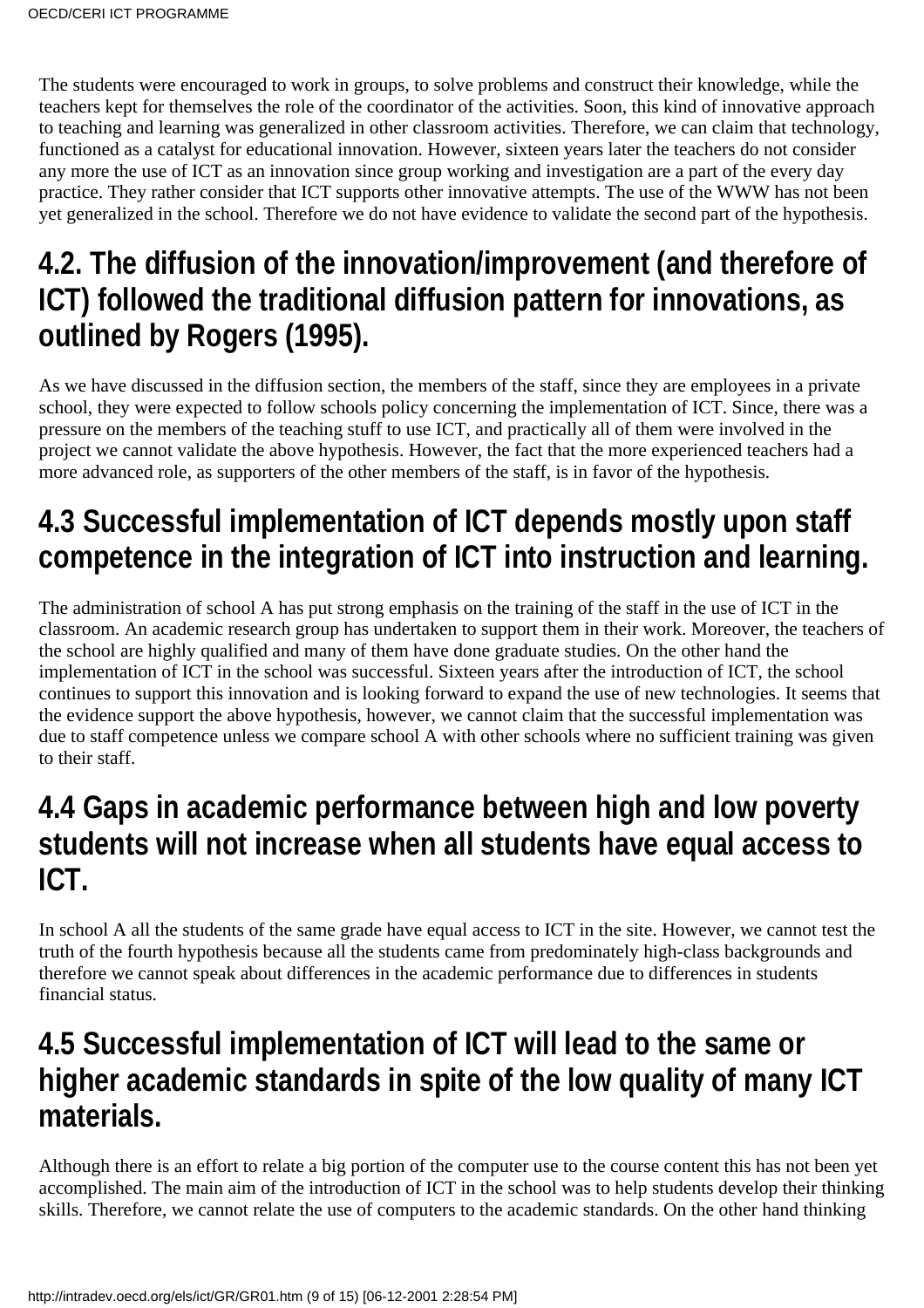skills cannot be measured by the evaluation methods of academic performance used in the school. What we can say is that no one, teacher or parent, has complained that the use of computers had a negative influence on students academic performance. On the contrary, we had positive comments concerning the influence of ICT on the students. Moreover, in some cases teachers clearly stated that they had evidence that some students (mostly those who had spelling difficulties) were helped by the use of computers.

#### **5. Projection to the future**

Our judgments, about how likely it is that the school s accomplishments will remain, are based on different factors.

**a) How well is the innovation integrated into the workings of the site.** The implementation of ICT in the school has already a sixteen years history. Computers are used for administrative purposes. Two labs have been equipped with computers and activities with ICT have been a part of the curriculum of the four higher grades. On the other hand computers are used to support other innovative activities of the students. ICT has also been a means for the participation of the school in research programs.

Although ICT use is not strongly connected to the courses content the teachers feel that their work is facilitated by it. We asked the teachers to say whether they could do without ICT. The Headmaster answered that *schools innovations would proceed, but the computers give a lot of support*. Teacher A said that *for the present I still can do without ICT, but I dont like to do without*. Teacher D used a metaphor to answer: *yes I could do* without it, as well as I could also walk all the way from my home to the school. We think that all these evidence show that ICT has been a part of school s everyday life.

**b)** What are the future plans of the school about the continuation of the ICT use. There is no evidence that there will be no continuation of the ICT use in the school. On the contrary the school plans to expand the use of ICT. We asked the sub-Headmaster whether she believed that ICT implementation was completed. She stressed that she thought that the ICT use should be expanded, and that ICT should *become a true tool that will give support to all the courses*. She also stated:

*the continuation of the ICT use is a matter of schools policy and since the administration believes that it is an activity that offers a lot, I do not think that it risks to stop*. (Sub-Headmaster)

The Headmaster mentioned that in the future the school plans to use the ICT as a means for communication with other schools (via e-mail) and also to put emphasis in the use of Internet as a source of information. Teachers B and D also stressed that in the future the school should use ICT as a tool for the teaching of other curriculum subjects.

**c) Whether the financial and other support to the innovation has been assured.** For the continuation and further expansion of the ICT the financial support is also a presupposition. According to the Headmaster the school provides the financial support to the ICT project. If ICT disappeared these resources would probably be used for extra training of the stuff.

There is no indication that the university research team will cease to provide pedagogical support to the teachers. However, we believe that even without this support the ICT project would continue, since the teachers have received a lot of training during the long period of the implementation of ICT in the school. Concerning the technical support it seems that it is enough for the time being. However, the Headmaster thought that probably it would be better to engage a technician who would be available at any time to provide support.

**d) What do the administration, the staff, the students and parents think about the use of ICT.** As it has been extensively discussed in the Present section all the members of the school community expressed positive opinions about the ICT use. Although they had different opinions about the benefits from the use of ICT they all thought that it should be expanded.

#### **APPENDIX A**

Consistent with the methodology described in the Workbook for Organisational Case Studies (OECD/CERI) a short-term explanatory case study has taken place in the school in order to compile a corpus of information that would allow a rich description of the ICT integration within the site. The data collection was completed in a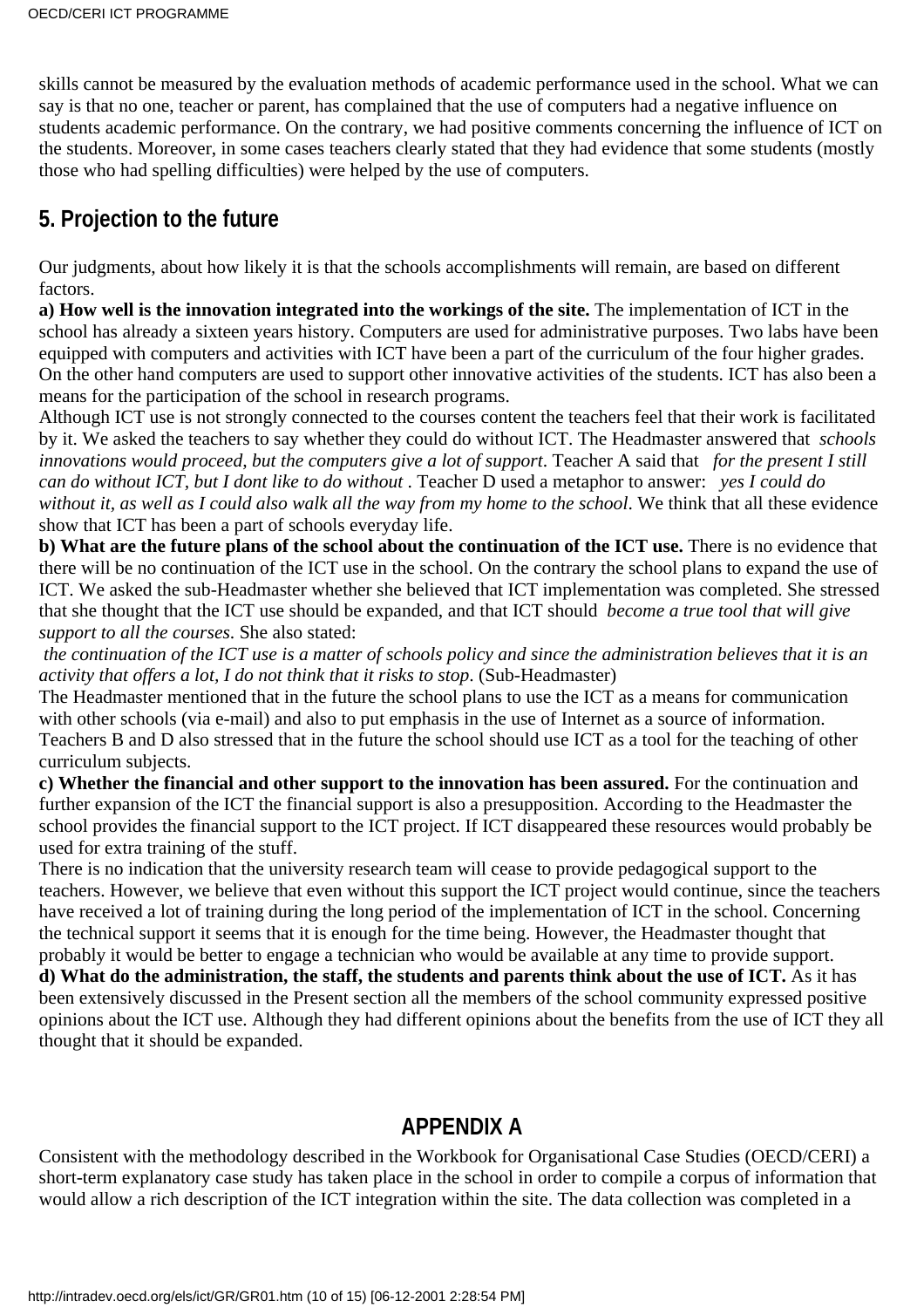four-day visit of the four researchers who participate in the ICT team of the Center for Educational Research. Classroom observations were conducted in the school as well as interviews with the staff. The purpose of classroom observations was (a) to validate how ICT is used in the lessons and (b) to gather evidence for how lessons are taught. The overall time of observation was 12 sessions of 40 - 45 minutes. The scheduling of the observations in school A shown at the Table 1 - was arranged in collaboration with the head master nearly two weeks before the visit.

| <b>Teacher</b>  | <b>Subject</b>        | Grade          | <b>Number of</b> | <b>ICT</b> use |
|-----------------|-----------------------|----------------|------------------|----------------|
|                 |                       |                | observations     |                |
| <b>T4</b>       | Investigation         | 6c             |                  | Turtleworld    |
| T1              | Investigation         | 6a             |                  | Turtleworld    |
| T <sub>2</sub>  | Investigation         | 4a             |                  | Turtleworld    |
| T <sub>3</sub>  | Investigation         | 5 <sub>b</sub> |                  | Turtleworld    |
| T <sub>5</sub>  | Investigation         | 5a             |                  | Turtleworld    |
| T <sub>6</sub>  | Investigation         | 6d             |                  | Turtleworld    |
| T7              | Investigation         | 6b             |                  | Turtleworld    |
| T <sub>8</sub>  | Investigation         | 5c             |                  | Turtleworld    |
| T <sub>9</sub>  | Investigation         | 3c             |                  | Turtleworld    |
| T <sub>10</sub> | Investigation         | 4c             |                  | Turtleworld    |
| <b>T11</b>      | Investigation         | 5d             |                  | Turtleworld    |
| T <sub>12</sub> | $ $ Investigation $ $ | 4d             |                  | Turtleworld    |

Table 1: Classroom observation plan

For the observational data collection one video-camera was used - occasionally moving to capture instances of the classroom atmosphere. Concurrently with the video-recordings, observation notes have been taken describing the overall classroom activity and focusing on potentially significant details and episodes in teacher practice, student groupwork and student communication. During our visits to the school 14 interviews were conducted: 1 with the head master, 4 with teachers (one not engaged in the ICT use), 4 with students, 4 with parents and 1 with the technical support specialist. The average time of each interview is shown at the Table 2.

| <b>Interviewee</b>   | Time (min.) |
|----------------------|-------------|
| Headmaster           |             |
| <b>Teachers</b>      | 50          |
| Parents              |             |
| <b>Students</b>      | 30          |
| Technical specialist |             |

Table 2: Average interview time

Background data was also collected (i.e. students written presentations of their work) that served as complementary information to the video-recordings and observation notes, which formed the main corpus of our observational data. Verbatim transcriptions of all interviews were made.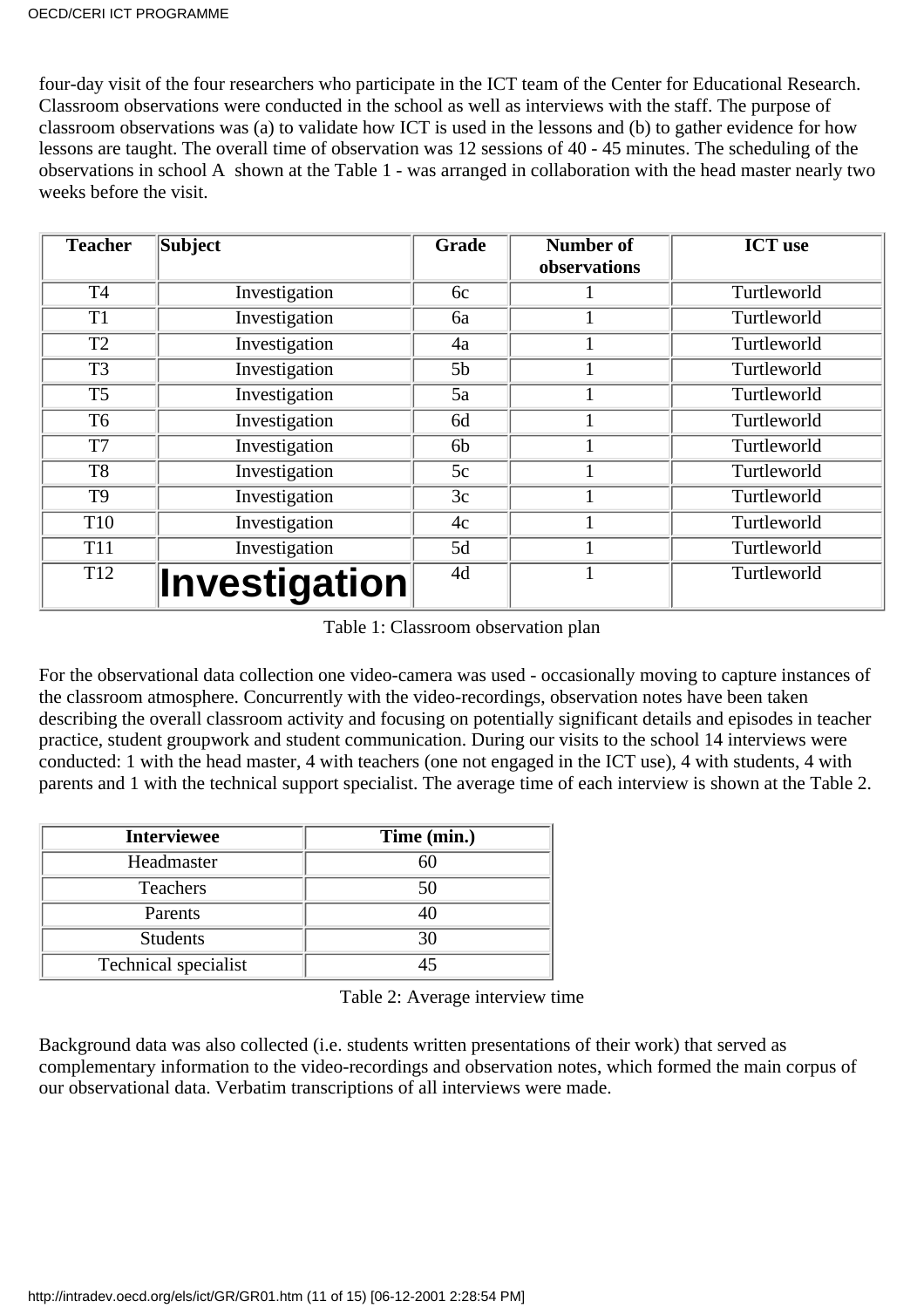### **APPENDIX B**

| Table 1. Familiarisation of teachers with computer applications                  |                            |             |                                |                           |  |  |  |
|----------------------------------------------------------------------------------|----------------------------|-------------|--------------------------------|---------------------------|--|--|--|
| How comfortable are you with<br>using a computer to do each of<br>the following? | <b>Very</b><br>comfortable | Comfortable | <b>Somewhat</b><br>comfortable | Not at all<br>comfortable |  |  |  |
| write a paper                                                                    | 15                         |             |                                |                           |  |  |  |
| search for information on the<br>World Wide Web                                  |                            |             |                                |                           |  |  |  |
| create and maintain web pages                                                    | 2                          |             |                                |                           |  |  |  |
| luse a data base                                                                 |                            |             |                                |                           |  |  |  |
| develop a data base                                                              |                            | 4           | n                              |                           |  |  |  |
| send and receive an e-mail                                                       | 13                         |             |                                |                           |  |  |  |
| write a program                                                                  | 2                          |             |                                |                           |  |  |  |
| draw a picture or a diagram                                                      |                            |             |                                |                           |  |  |  |

| $\parallel$ present information (e.g. use |  |  |
|-------------------------------------------|--|--|
| Power Point or equivalent)                |  |  |

| Table 2. Importance of computer-related skills for teaching                             |                              |           |               |                                           |           |  |  |
|-----------------------------------------------------------------------------------------|------------------------------|-----------|---------------|-------------------------------------------|-----------|--|--|
| How important is each of the<br>following computer-related<br>skills for your teaching? | $ V$ ery<br><i>important</i> | Important | $\vert$ So-so | $\vert$ Not<br><i>important</i><br>at all | No answer |  |  |
| write a paper with a word<br>processor                                                  |                              |           |               |                                           |           |  |  |
| search for information on the<br> WWW                                                   |                              | 6         | 4             |                                           |           |  |  |
| create web pages                                                                        |                              | 2         | 8             | 6                                         |           |  |  |
| luse a data base                                                                        |                              |           |               |                                           |           |  |  |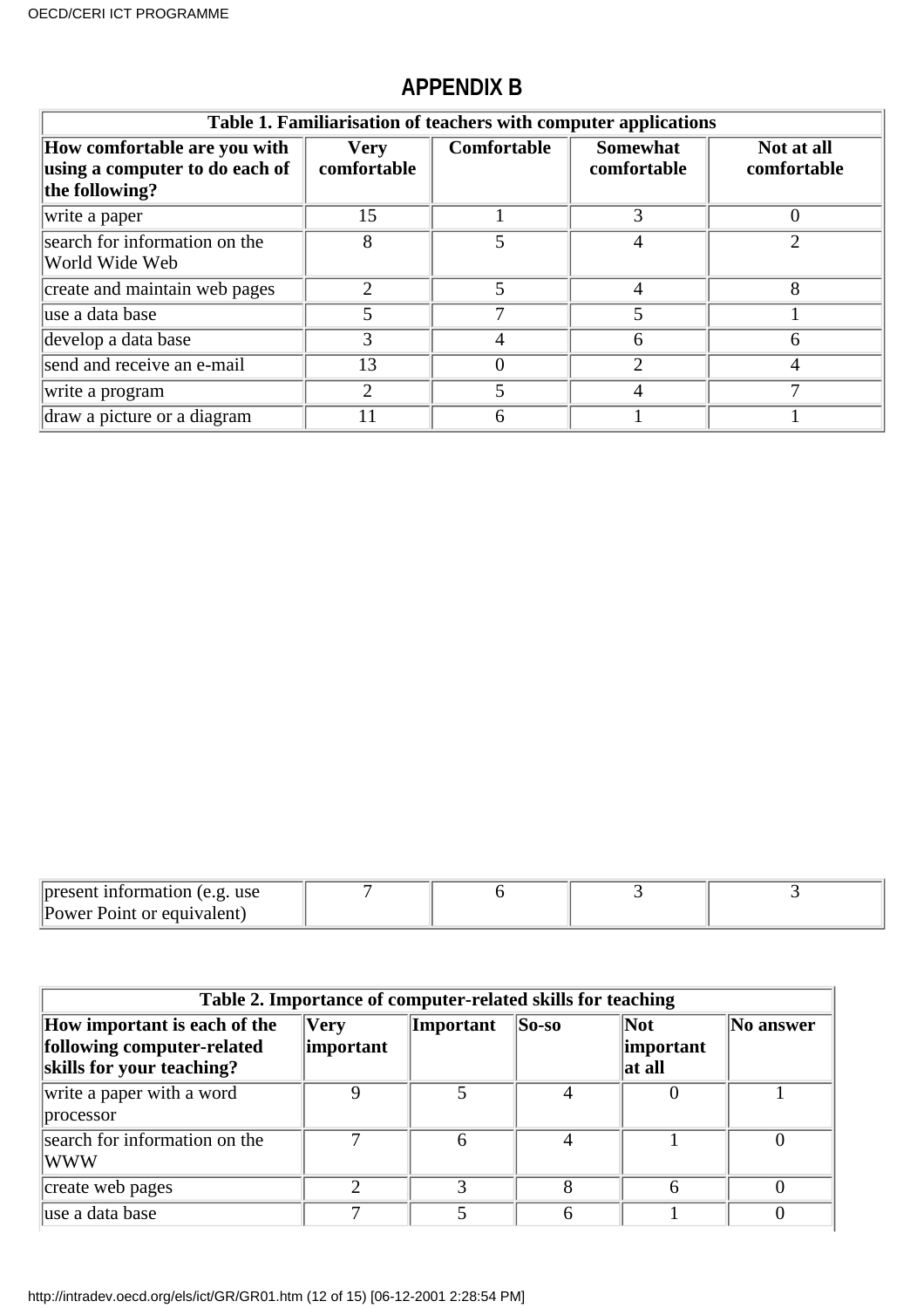| develop a data base                                         |  |  |  |
|-------------------------------------------------------------|--|--|--|
| send and receive an e-mail                                  |  |  |  |
| write a program                                             |  |  |  |
| draw a picture or a diagram                                 |  |  |  |
| present information (e.g. use<br>Power Point or equivalent) |  |  |  |

| Table 3. Frequency of use of computer applications by the students                                                    |                         |                                                                |                          |       |  |  |
|-----------------------------------------------------------------------------------------------------------------------|-------------------------|----------------------------------------------------------------|--------------------------|-------|--|--|
| During the past school year, how often did your<br>students on average do the following for the work you<br>assigned? | <b>Several</b><br> week | <b>Several</b><br> times each   times each   times a<br> month | $\mathbf A$ few<br> year | Never |  |  |
| use the World Wide Web                                                                                                | $\overline{0}$          |                                                                | 11                       |       |  |  |
| create web pages                                                                                                      | $\Omega$                | 0                                                              | 2                        | 17    |  |  |
| send and receive an e-mail                                                                                            | $\Omega$                | 2                                                              | 5                        | 11    |  |  |
| use a word processing program                                                                                         | $\Omega$                | 5                                                              | 11                       | 3     |  |  |
| use a computer to play games                                                                                          | 6                       |                                                                | 2                        | 10    |  |  |
| use a spreadsheet                                                                                                     | $\Omega$                | 0                                                              | 3                        | 16    |  |  |
| use a graphics program                                                                                                | $\Omega$                |                                                                | 9                        | 9     |  |  |
| join in an on-line forum or chat room                                                                                 | $\Omega$                | 0                                                              | 4                        | 15    |  |  |
| use a presentation program (e.g. Power Point)                                                                         | $\Omega$                | 3                                                              | $\mathfrak{D}$           | 14    |  |  |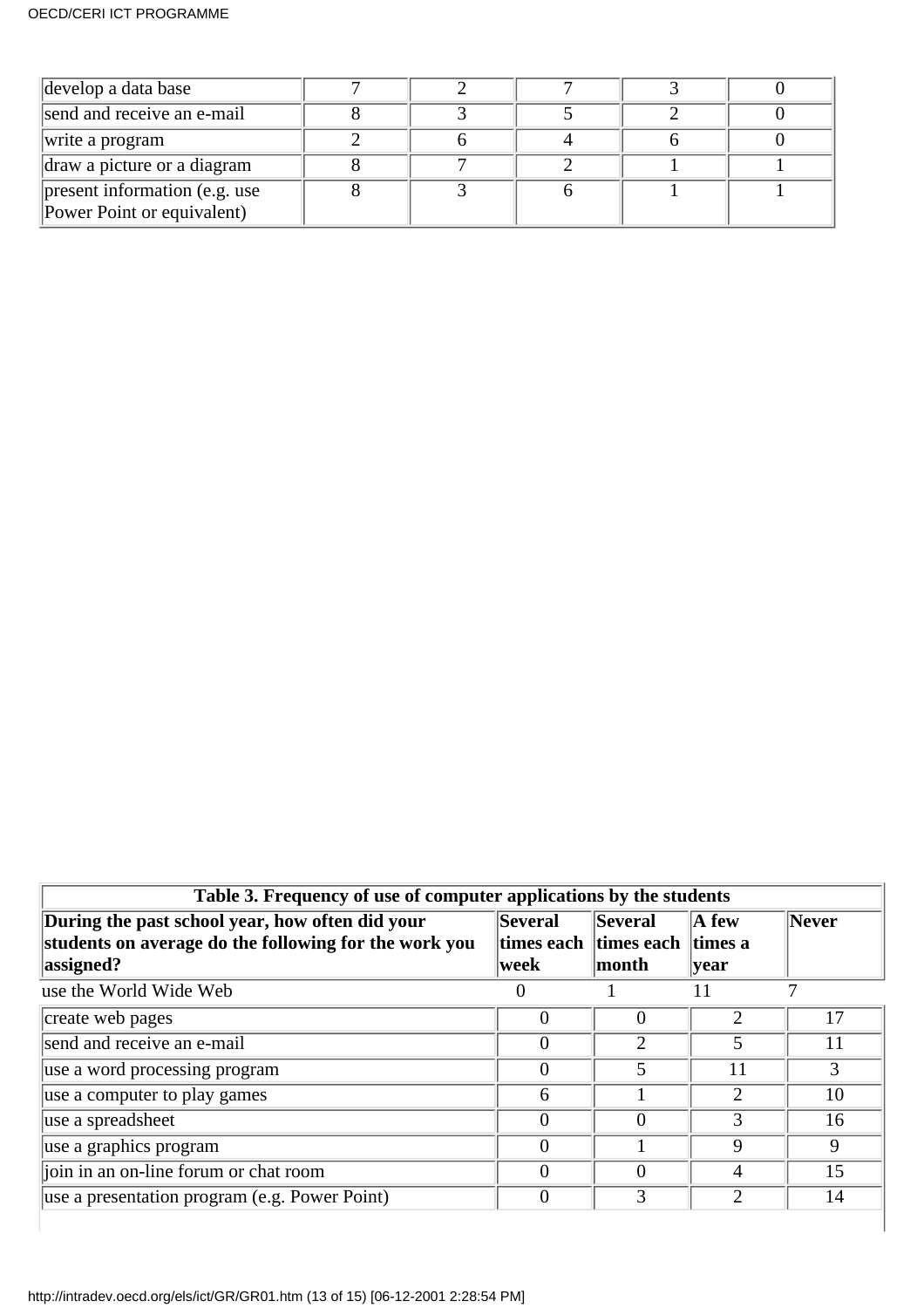| luse an instructional program (including simulations) |  |  |
|-------------------------------------------------------|--|--|
| other computer uses (specify)                         |  |  |

| Table 4. Teachers ability to use computers                  |  |  |  |  |  |  |  |  |
|-------------------------------------------------------------|--|--|--|--|--|--|--|--|
| Good<br>Fair<br>Poor                                        |  |  |  |  |  |  |  |  |
| 30. How would you rate<br>your ability to use a<br>computer |  |  |  |  |  |  |  |  |

| Table 5a. Experiences and policies concerning the ICT use                                                                    |            |                |  |  |  |
|------------------------------------------------------------------------------------------------------------------------------|------------|----------------|--|--|--|
| Answer questions 31-38 based on<br>experiences or policies from the<br>last school year                                      | <b>Yes</b> | N <sub>0</sub> |  |  |  |
| 31. Was student computer use ever<br>evaluated for grading?                                                                  |            | 18             |  |  |  |
| 33. Did you create or modify a<br>Web site with any of the classes<br>that you taught?                                       |            | 18             |  |  |  |
| 37. Did you participate as a student<br>or instructor in a virtual course<br>through the Internet/WWW?                       | 4          | 15             |  |  |  |
| 38. Did you involve your students<br>in collaborative learning over the<br>Internet/WWW with students from<br>other classes? | 5          | 14             |  |  |  |

| Table 5b. Experiences and policies concerning ICT use (continued)                                            |                      |                                      |                          |           |  |  |
|--------------------------------------------------------------------------------------------------------------|----------------------|--------------------------------------|--------------------------|-----------|--|--|
| Answer questions 31-38 based on<br>$\left\Vert \text{experiences or policies from the last}\right\Vert$      | $\ $ No restrictions | $\sqrt{\text{Some}}$<br>restrictions | Designated<br>sites only | No answer |  |  |
| school year                                                                                                  |                      |                                      |                          |           |  |  |
| 32. If you assigned WWW searching,<br>how much freedom did you allow<br>students in locating sites to visit? |                      |                                      |                          |           |  |  |

| Table 5c. Experiences and policies concerning ICT use (continued)                                              |     |      |             |                    |                |  |  |
|----------------------------------------------------------------------------------------------------------------|-----|------|-------------|--------------------|----------------|--|--|
| Answer questions 31-38 based on<br>experiences or policies from the last<br>school year                        | All | Most | <b>Some</b> | <b>Very little</b> | $\ $ No answer |  |  |
| $\vert$ 34. What portion of the computer use in<br>your classes was directly related to the<br>course content? |     |      |             |                    |                |  |  |